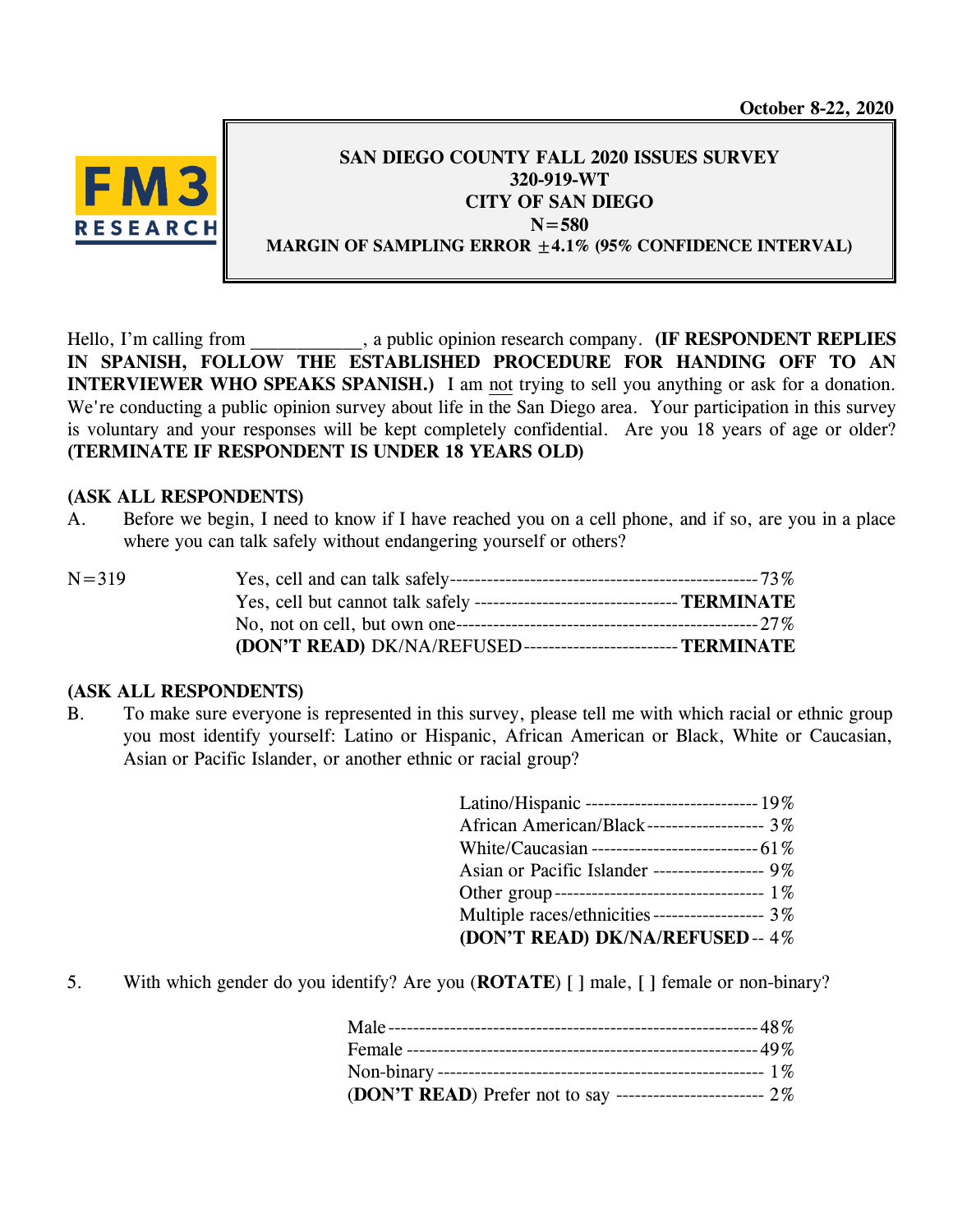#### **FM3 320-919-WT (CITY OF SAN DIEGO) PAGE 2**

6. OK, let's begin. Generally speaking, would you say that things in **(READ FROM** LIST IN ORDER) are headed in the right direction these days, or do you feel things are off on the wrong track? **(DO NOT ROTATE)**

|             | <b>RIGHT</b>     | <b>WRONG</b> | (DK)       |
|-------------|------------------|--------------|------------|
|             | <b>DIRECTION</b> | <b>TRACK</b> | <u>NA)</u> |
| $c_{\cdot}$ |                  |              |            |
| d.          |                  |              |            |

# **(ASK ALL VOTERS IN CITY OF SAN DIEGO)**

7. In November, there will be an election to choose a new Mayor for the City of San Diego. If the election for Mayor were held today, for whom would you vote: **(READ FULL NAMES AND TITLES AS WRITTEN)**

[ ] Barbara Bry, Councilmember/Businesswoman; or [ ] Todd Gloria, Assemblymember? **(IF UNDECIDED, ASK:)** "Toward whom do you lean?" **(REREAD NAMES AS NEEDED)**

| $N = 580$ |                                                         |  |
|-----------|---------------------------------------------------------|--|
|           |                                                         |  |
|           |                                                         |  |
|           | <b>TOTAL GLORIA---------------------------------36%</b> |  |
|           |                                                         |  |
|           |                                                         |  |

**(DON'T KNOW/NA)** -----------------------------32%

# **(ASK ALL VOTERS IN COUNTY SUPERVISORIAL DISTRICT 3)**

8. In November, there will **(IF IN CITY OF SAN DIEGO:** "also"**)** be an election for San Diego County Supervisor in your area. If the election for San Diego County Supervisor were held today, for whom would you vote: **(READ FULL NAMES AND TITLES AS WRITTEN)**

[ ] Terra Lawson-Remer, Economist/Small Businesswoman; or [ ] Kristin Gaspar, San Diego County Supervisor? **(IF UNDECIDED, ASK:** "Toward whom do you lean?")

| $N = 200$ | <b>TOTAL LAWSON-REMER ------------------ 43%</b>      |  |
|-----------|-------------------------------------------------------|--|
|           | Terra Lawson-Remer------------------------------- 40% |  |
|           | (LEAN LAWSON-REMER) --------------------- 3%          |  |
|           | TOTAL GASPAR ----------------------------------- 32%  |  |
|           |                                                       |  |
|           | (LEAN GASPAR) ---------------------------------- 3%   |  |
|           | (DON'T READ) DK/NA ------------------------------ 26% |  |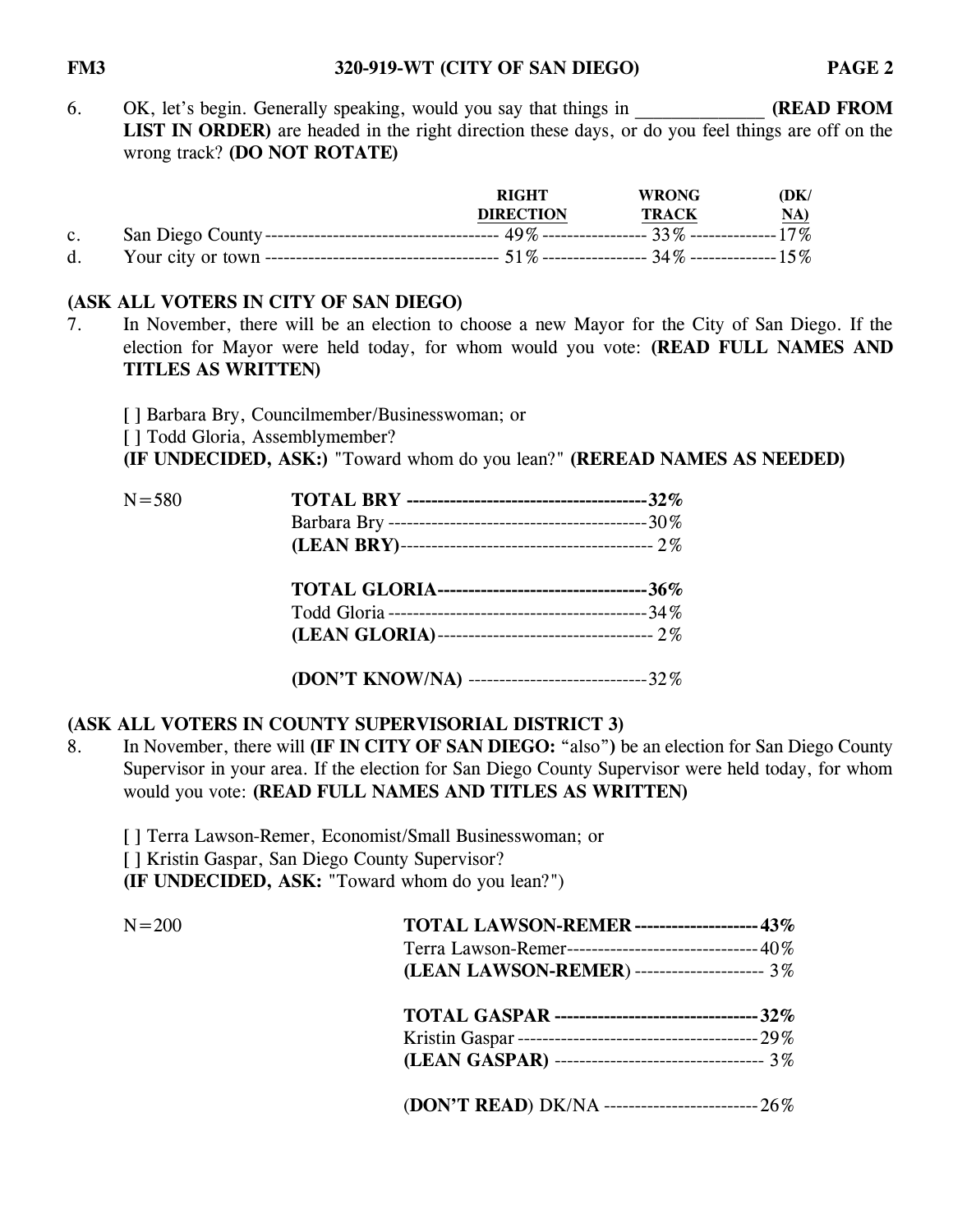### **(ASK ALL RESPONDENTS)**

11. Now I would like to ask you a few questions about the coronavirus pandemic. First, for each of the following organizations, please tell me if you approve or disapprove of the job they have done specifically in responding to the coronavirus pandemic. **(IF APPROVE/DISAPPROVE, ASK:** Is that strongly **APPROVE/ DISAPPROVE** or just somewhat?) **(RANDOMIZE)**

|                                    |                                                                                                    | <b>STR</b>  | <b>SMWT</b> | SMWT  | STR          |         | <i>TOTAL</i> | <b>TOTAL</b> |
|------------------------------------|----------------------------------------------------------------------------------------------------|-------------|-------------|-------|--------------|---------|--------------|--------------|
|                                    |                                                                                                    | <b>APPR</b> | <b>APPR</b> | DISAP | <b>DISAP</b> | (DK/NA) | <b>APPR</b>  | <b>DISAP</b> |
| $\vert$ $\vert$ $\vert$ $\rm{c}$ . | San Diego County government --------- 21% -----44% ----- 17% ---- 11% ------ 8%                    |             |             |       |              |         | 65%          | 28%          |
|                                    | []d. Your local school district ---------------- $23\%$ -----30% ----- $11\%$ ---- $13\%$ -----24% |             |             |       |              |         | $52\%$       | 24\%         |
|                                    | <b>(SKIP IF UNINCORPORATED)</b>                                                                    |             |             |       |              |         |              |              |
|                                    | [ ]e. Your city's local government ----------- $22\%$ -----46\% ------ 16\% ------ 9\% ------ 7\%  |             |             |       |              |         | 68%          | 25%          |

### **(ASK ALL RESPONDENTS)**

18. Do you favor or oppose taking a significant amount of the funds currently going to local police departments and the county sheriff's department and instead using them for other programs that could improve public safety such as mental health services, substance abuse treatment, and job training programs? **(IF FAVOR/OPPOSE, ASK:** "Is that strongly **FAVOR/OPPOSE** or just somewhat?"**)**

| <b>TOTAL OPPOSE--------------------------------- 37%</b> |  |
|----------------------------------------------------------|--|
|                                                          |  |
|                                                          |  |
| (DON'T READ) DK/NA ---------------------------- 11%      |  |

20. As you may know, the San Diego border between Mexico and the US is closed for all non-essential travel during the COVID-19 pandemic. Do you favor or oppose re-opening the border at this time? **(IF FAVOR/OPPOSE, ASK :** Is that strongly **FAVOR/OPPOSE** or just somewhat?"**)**

| (DON'T READ) DK/NA -------------------------- 12% |  |
|---------------------------------------------------|--|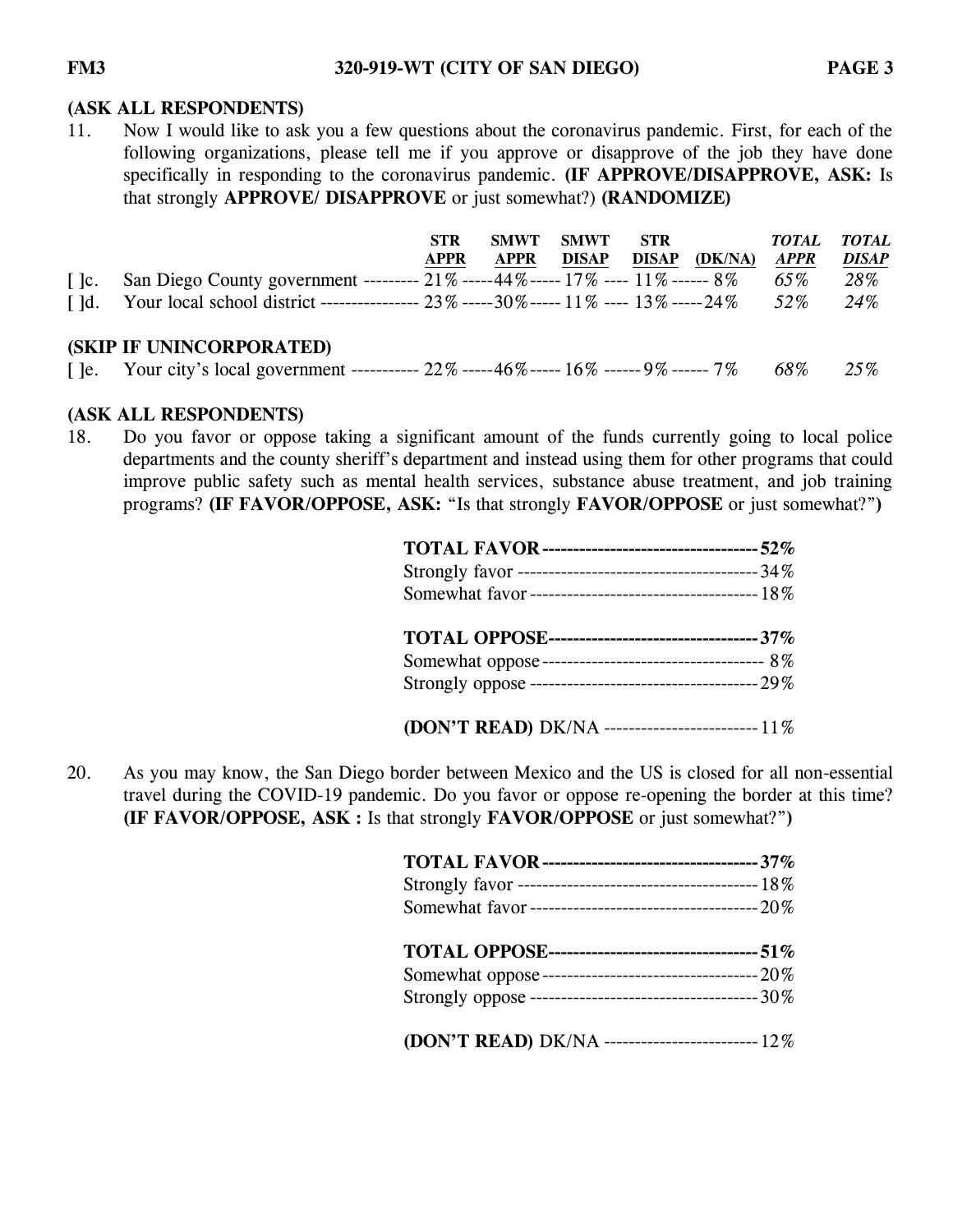# **HERE ARE MY LAST QUESTIONS, AND THEY ARE FOR STATISTICAL PURPOSES ONLY.**

22. What was the last level of school you completed?

| High school graduate (Grade 12)--------------------------- 9% |  |
|---------------------------------------------------------------|--|
|                                                               |  |
|                                                               |  |
|                                                               |  |
|                                                               |  |
| (DON'T READ) Don't know/NA/Refused -------------- 2%          |  |
|                                                               |  |

23. How would you describe yourself politically: are you liberal, moderate, or conservative? **(IF LIBERAL/CONSERVATIVE ASK:** "Is that very (**LIBERAL/CONSERVATIVE)** or just somewhat?"**)**

| Very liberal -------------------------------- 14% |  |
|---------------------------------------------------|--|
| Somewhat liberal---------------------------- 18%  |  |
|                                                   |  |
| Somewhat conservative ------------------- 10%     |  |
| Very conservative--------------------------- 9%   |  |
| (DON'T KNOW) -------------------------- 8%        |  |

# **THANK AND TERMINATE**

| <b>PARTY REGISTRATION:</b>    |                                                      |  |  |
|-------------------------------|------------------------------------------------------|--|--|
|                               |                                                      |  |  |
|                               | No Party Preference----------------------------- 24% |  |  |
|                               |                                                      |  |  |
| <b>LANGUAGE OF INTERVIEW:</b> |                                                      |  |  |